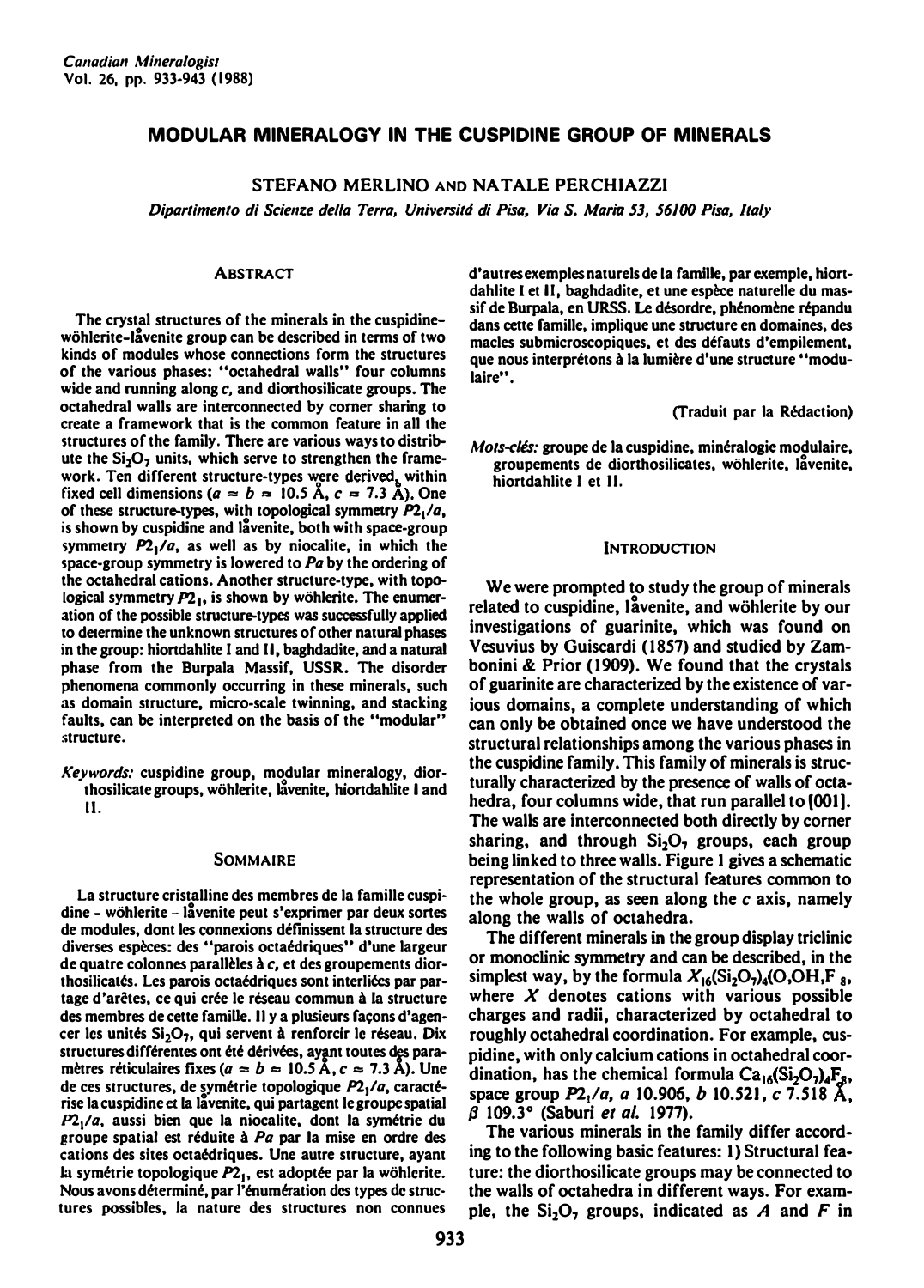

FIG. 1. Schematic polyhedral view along c of the structure of the minerals in cuspidine-lavenite group. Octahedral walls are shaded; diorthosilicate groups are lettered.

Figure 1 and linked to the same octahedral column, may be connected to the same octahedron or to sue· ceeding octahedra. 2) Crystal-chemical feature: different cations, with different possible distribu· tions, may be located in the octahedral sites.

The two features are in some way related to each other; we should expect, and in fact it was verified in all the structures so far determined for the mem· bers of this family, that the diorthosilicate groups are not linked to the edges of octahedra that con· tain relatively small cations, such as  $Zr^{4+}$ ,  $Ti^{4+}$  and Nb<sup>5+</sup> (Mellini & Merlino 1979, Mellini 1981, 1982). However, it is convenient to tackle the two features separately, and subsequently to take their relation· ships into account.





FIG. 2. Octahedral walls and clinging  $Si<sub>2</sub>O<sub>7</sub>$  groups in latentic (a) and wöhlerite (b).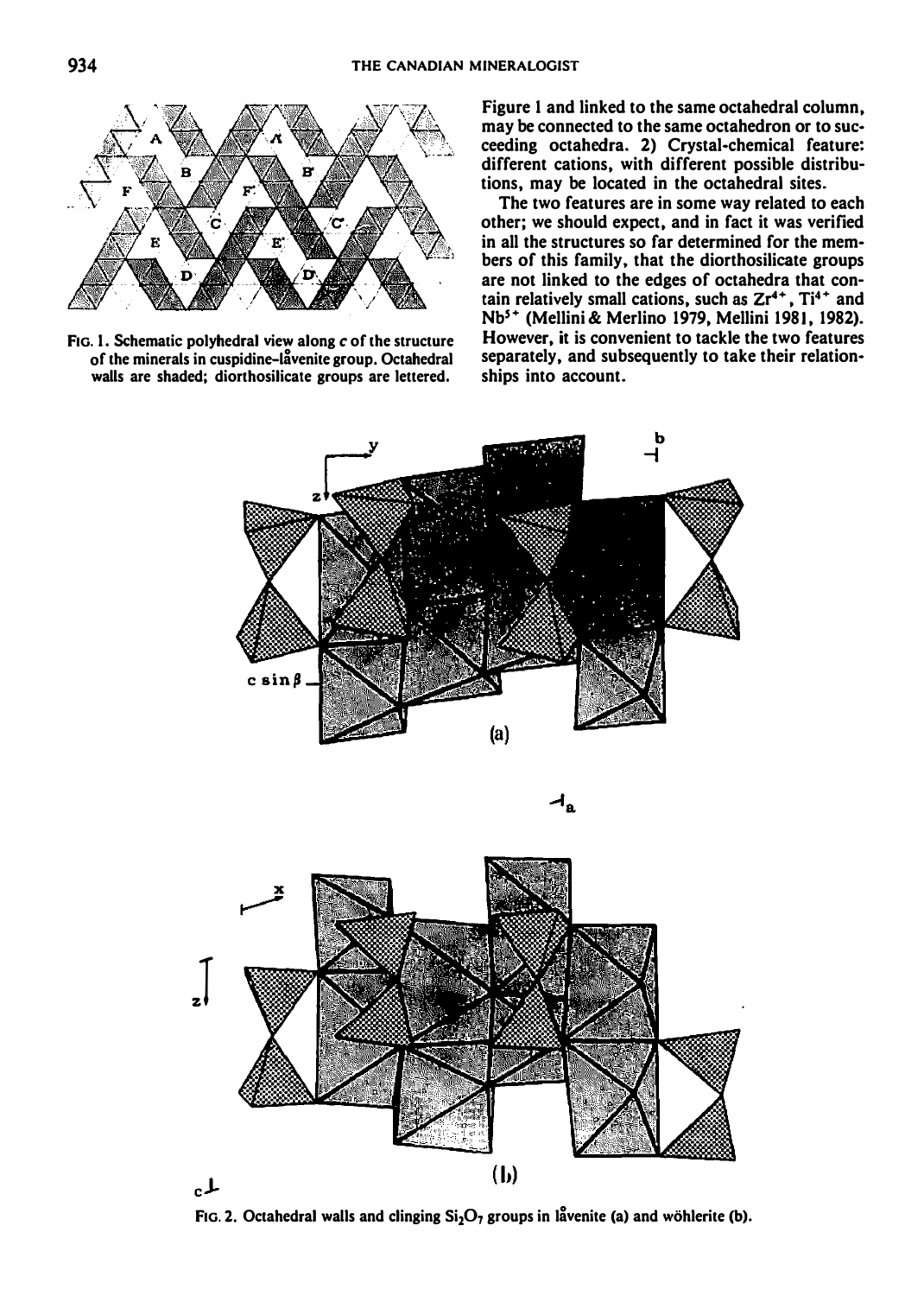### THE TEN DIFFERENT TOPOLOGIES

Figure 2a shows the wall of octahedra in the crystal structure of lavenite (Mellini 1981); Figure 2b shows the wall present in wohlerite (Mellini & Merlino 1979). Comparison of the two structures shows that Si<sub>2</sub>O<sub>7</sub> groups are connected to the walls in two different ways. Our aim is to determine all of the topologically distinct ways to make such connections within the framework of cell dimensions of  $10 \times 10$  $\times$  7.3 Å.

Figure 2 shows that  $Si_2O_7$  groups linked to adjacent columns (for example the pairs  $A-B$  and  $D-E$ in Fig. 1) differ in height by  $c/4$ , whereas  $Si<sub>2</sub>O<sub>7</sub>$ groups linked to the same column, on opposite sides of the wall (for example the pairs  $A-F$  and  $C-D$  in Fig. 1), are either located at the same height, as in Figure 2a, or differ in height by  $c/2$ , as in Figure 2b. These are the composition rules by which the two basic modules, namely  $Si<sub>2</sub>O<sub>2</sub>$  groups and walls of octahedra, fit to each other to form the various possible patterns.

In what follows we shall indicate the height of the Si<sub>2</sub>O<sub>7</sub> groups by giving the height, in  $c/8$  units, of the bridging oxygen atom in the diorthosilicate groups, with respect to a plane normal to the c axis. To enumerate all the truly distinct combinations, we may place, without loss of generality, the first and second Si<sub>2</sub>O<sub>2</sub> groups, A and B, at  $\frac{1}{2}$  and  $-\frac{1}{2}$ , respectively, thus also fixing the position of the reference plane.

c c

TABLE 1. THE SIXTEEN POSSIBLE . . . ) ASSEMBLE OCTAHEDRAL WALLS AND SI<sub>2</sub>0, GROUPS ACCORDING TO THE COMPOSITION RULES

|    | A   | 8      | c      | o      | (E)    | F      | A٠     | $\overline{\textbf{15}}$ |
|----|-----|--------|--------|--------|--------|--------|--------|--------------------------|
| ١  | 1/8 | $-1/8$ | $-1/8$ | $-1/8$ | 1/8    | 1/8    | $-3/8$ | P12,/a1                  |
| 2  | 1/8 | -1/8   | -1/8   | -1/8   | 1/8    | -3/8   | -3/8   | <b>Bb11</b>              |
| 3  | 1/8 | -1/8   | -1/8   | 3/8    | -3/8   | 1/8    | -3/8   | Al al                    |
| 4  | 1/8 | $-1/8$ | -1/8   | 3/8    | $-3/8$ | $-3/8$ | $-3/8$ | РĨ                       |
| 5  | 1/8 | -1/8   | 3/8    | $-1/8$ | 1/8    | -3/8   | -3/8   | P12,/n                   |
| 6  | 1/8 | -1/8   | -1/8   | -1/8   | 1/8    | 1/8    | 1/8    | P2 <sub>1</sub> /b11     |
| 7  | 1/8 | $-1/8$ | $-1/8$ | $-1/8$ | 1/8    | -3/8   | 1/8    | P12 <sub>1</sub> 1       |
| 8  | 1/8 | -1/8   | -1/8   | 3/8    | -3/8   | 1/8    | 1/8    | P2111                    |
| 9  | 1/8 | $-1/8$ | -1/8   | 3/8    | -3/8   | -3/8   | 1/8    | P۱                       |
| 10 | 1/8 | -1/8   | 3/8    | $-1/8$ | 1/8    | -3/8   | 1/8    | P2 <sub>1</sub> /n11     |
| 2' | 1/8 | $-1/8$ | 3/8    | $-1/8$ | 1/8    | 1/8    | -3/8   |                          |
| 3' | 1/8 | -1/8   | 3/8    | 3/8    | -3/8   | -3/8   | -3/8   |                          |
| 4. | 1/8 | -1/8   | 3/8    | 3/8    | -3/8   | 1/8    | -3/8   |                          |
| 7. | 1/8 | -1/8   | 3/8    | -1/8   | 1/8    | 1/8    | 1/8    |                          |
| 8, | 1/8 | -1/8   | 3/8    | 3/8    | -3/8   | $-3/8$ | 1/8    |                          |
| 9, | 1/8 | -1/8   | 3/8    | 3/8    | -3/8   | 1/8    | 1/8    |                          |

The ten distinct structures, with the corresponding topological symmetry, and the six additional symmetry-related patterns are listed.

We may now impose the constraints on the cell dimensions as follows: a) the vector that connects the position of the  $B$  and  $D$  groups must be equal to the vector that connects the positions of  $A$  and E groups; therefore, the height of E is fixed at  $\mathcal{H}$ or  $\frac{1}{2}$ , depending on the height of D,  $-\frac{1}{2}$  or  $\frac{1}{2}$ ; b) the heights of the groups  $B'$ ,  $C'$ ,....  $F'$ , are tied to the height of  $A'$ , which may be  $\frac{1}{2}$  and  $-\frac{1}{2}$ .

Within these metrical constraints, the application of the composition rules leads to the sixteen possibilities listed in Table I. Close scrutiny of the six-

c c



F10. 3. The four kinds of unit cell.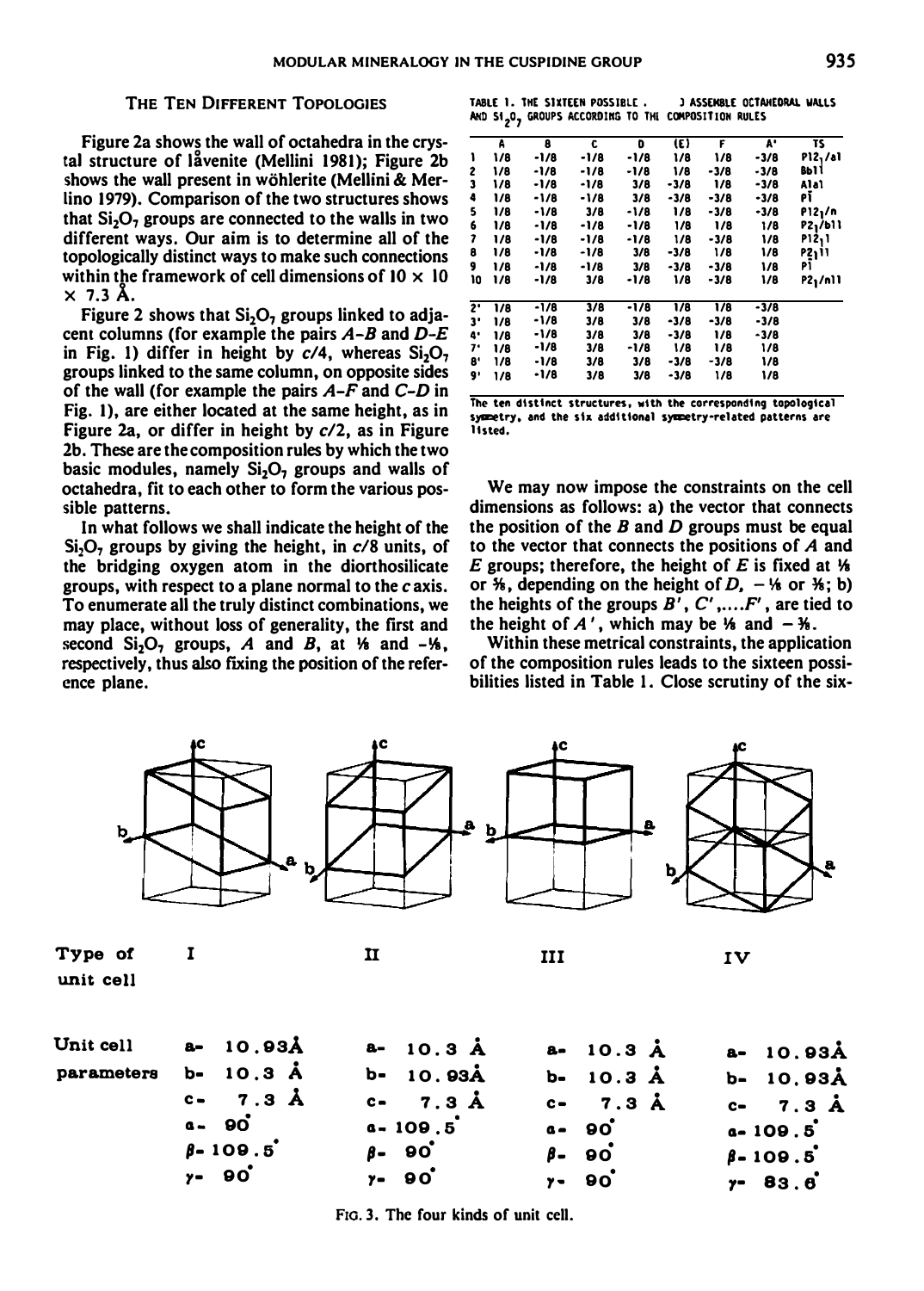

FIG. 4. The four kinds of diffraction patterns and the corresponding reciprocal unit-cells.

teen patterns indicates that only ten are unique (numbered from I to 10 in Table 1). Among the six exclusions, 7' and 8' are in enantiomorphous relationship with 7 and 8, respectively, whereas  $2', 3',$  $4'$  and  $9'$  are symmetry-related to 2, 3, 4 and 9, respectively.

# THE FOUR KINDS OF UNIT CELL

At this point it seems useful to give the unit-cell dimensions of the ten distinct patterns, leaving the space-group symmetries for discussion in a later section.

As stated, for all structures the c translation period is measured along the length of the walls of octahedra. Its value, 7.3 A, corresponds to a periodicity of the whole structure every third octahedron. The a translation is given by the vector that connects the  $Si<sub>2</sub>O<sub>7</sub>$  groups at the A and A' positions, whereas the b translation is given by the vector that connects the Si<sub>2</sub>O<sub>2</sub> groups at the A and E positions (Fig. 1). It is easy to obtain the metrical features of the unit cells corresponding to the different structures listed in Table 1 by comparing, for each case, the relative levels of the  $Si<sub>2</sub>O<sub>7</sub>$  groups at the A, A' and E positions: as both  $Si<sub>2</sub>O<sub>7</sub>$  groups at A' and E may be either at the same level as that in the A position, or

located c/2 from it, four distinct kinds of cell arc obtained, as represented in Figure 3. In the same figure, the approximate values of the parameters in the different cells arc reported; they were calculated assuming  $c = 7.3$  Å,  $d_{100} = 10.3$  Å,  $d_{010} = 10.3$  Å, as indicated by the unit-cell constants of the known phases in this structural group.

Four different diffraction-patterns can be expected to correspond to the four kinds of unit cell. We shall consider, in this section, only the geometrical positions of the reciprocal-lattice points in the four patterns (the symmetry aspects of the intensity distributions are discussed in the next section). All the structures in the family have a common (001) projection if we disregard the differences in the distribution of cations in the walls of octahedra and the consequent distortions from the ideal structure. Moreover, as the network of octahedra shows a  $c/2$ pseudotranslation and the  $Si<sub>2</sub>O<sub>7</sub>$  groups at A, B,  $C_{\text{max}}$  can assume at most two different heights,  $c/2$ apart, the diffraction patterns of the various structures of the family will be very similar with regards to the reflections with  $l = 2n$ , and quite different only for the reflections with  $l = 2n + 1$ . Figure 4 shows the diffraction patterns of the four kinds of unit cell, together with the four reciprocal cells, which have common  $a^*$  and  $b^*$ , but different  $c^*$  translations.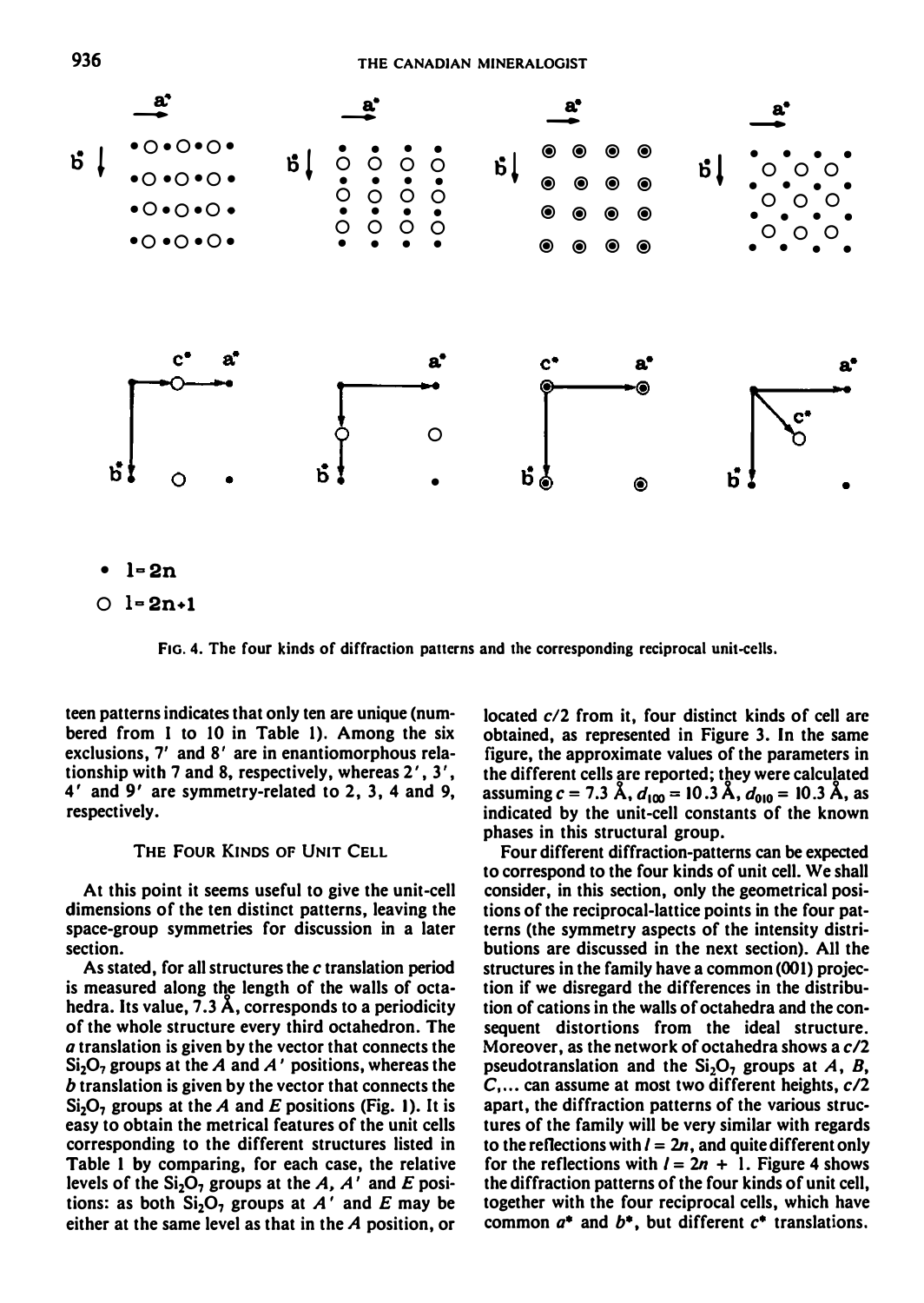To make an unambiguous distinction among the four types of diffraction patterns, in particular to distinguish between I and II, it is necessary to consider the difference between  $a$  and  $b$  translations. This is not possible on the basis of the geometrical features, as  $d_{100}$  and  $d_{010}$  distances are similar. However, the distinction is simple if we take into account the distribution of intensities of the reflections. Figure 5 shows a  $h\bar{k}0$  precession photograph, taken using a crystal of hiortdahlite II, with of  $a^*$ and  $b^*$  directions indicated. The allocation of the diffraction pattern of any crystal under study to one of the four kinds represented in Figure 4 is then possible by comparing  $hk0$  and  $hk1$  diffraction photographs.

## TOPOLOGICAL AND TOPOCHEMICAL SYMMETRY OF THE POSSIBLE STRUCTURES

The concepts of topological and topochemical symmetry were introduced by Smith ( 1970) and used by Gottardi (1979) in discussing the causes of the reduction of symmetry in framework silicates. In the present work, which deals with structures consisting of walls of octahedra and disilicate groups (Fig. 1), the topological symmetry denotes the symmetry of the structure "when idealized into its most regular shape by movements which leave intact the topologic relationships between nodes" (Smith 1970), as shown in Figure 1, assuming identical cationic populations in all the octahedral sites.

Within the assumed metrical constraints, the topological space-group symmetries for the ten possible structures are given in Figures 6 to 9. Each figure gives the distribution of symmetry operators for structures with a similar kind of unit cell. The structures are consistently seen along the z direction, with  $x$  and  $y$  across and down, respectively. Table 2 summarizes the main results by giving the full symbol of the topological space-group symmetry and the unit-cell parameters for each structure. All the structures have a unit-cell volume of 774.5  $\mathring{A}^3$ , except for structures 2 and 3, which have a doubled unit-cell volume. However, the latter are B- and A-centered, respectively, and the corresponding primitive cells have parameters that do not violate the metrical constraints that we assumed. Note that as we have fixed the unit-cell orientation relative to the scaffolding of the octahedral walls, nonstandard unit-cell and space-group symbols may result for some structures.

To complete our discussion and to build a comprehensive framework in which the various minerals in the family can be located, we have to consider the reduction in symmetry due to the distribution of cations in the walls of octahedra. The possibly reduced symmetry may be called the topochemical symmetry, using, in our context, the term suggested by P.B. Moore (in Smith 1970) to describe the ideal-



FIG. 5. An hk0 precession photograph of hiortdahlite II from Kipawa, Quebec.

ized symmetry of a tetrahedral framework where the chemical occupancy of the nodes is considered. For example, in structure-type I, centrosymmetric walls of octahedra are repeated through  $a$  glides, so that the overall topological symmetry is  $P12<sub>1</sub>/a1$ ; such a symmetry applies to cuspidine  $Ca_{16}(Si_2O_7)_4F_8$ , whose topochemical symmetry obviously coincides with the topological one, as only calcium cations occupy the walls. Lavenite also has  $P12<sub>1</sub>/a1$ topochemical symmetry. However, various cations are distributed in its walls, as indicated by its chemical formula  $M_4(Na, Ca)_8(Zr, Nb)_4(Si_2O_7)_4O_4F_4$ , where  $M$  represents (Mn, Fe, Ca, Ti), but their distribution is still centrosymmetric (Mellini 1981).

In contrast, niocalite  $Ca_{14}Nb_2(Si_2O_7)_4O_6F_2$ presents a noncentrosymmetric distribution of cations in the walls of octahedra, owing to the ordering of Ca versus Nb cations (Mellini 1982), whereas successive walls in the x direction are still symmetryrelated through a glides; thus, the topochemical symmetry is reduced to Pial.

The topochemical symmetry  $P12<sub>1</sub>1$  is realized when the walls of octahedra characterized by a noncentrosymmetric distribution of cations are related by  $2<sub>1</sub>$  screw axes. Finally, topochemical symmetry PI results when two independent walls exist in the unit cell, each wall being characterized by a centrosymmetric distribution of cations. From singlecrystal studies, Aarden & Gittins ( 1974) found that hiortdahlite from the Kipawa alkaline complex, Que-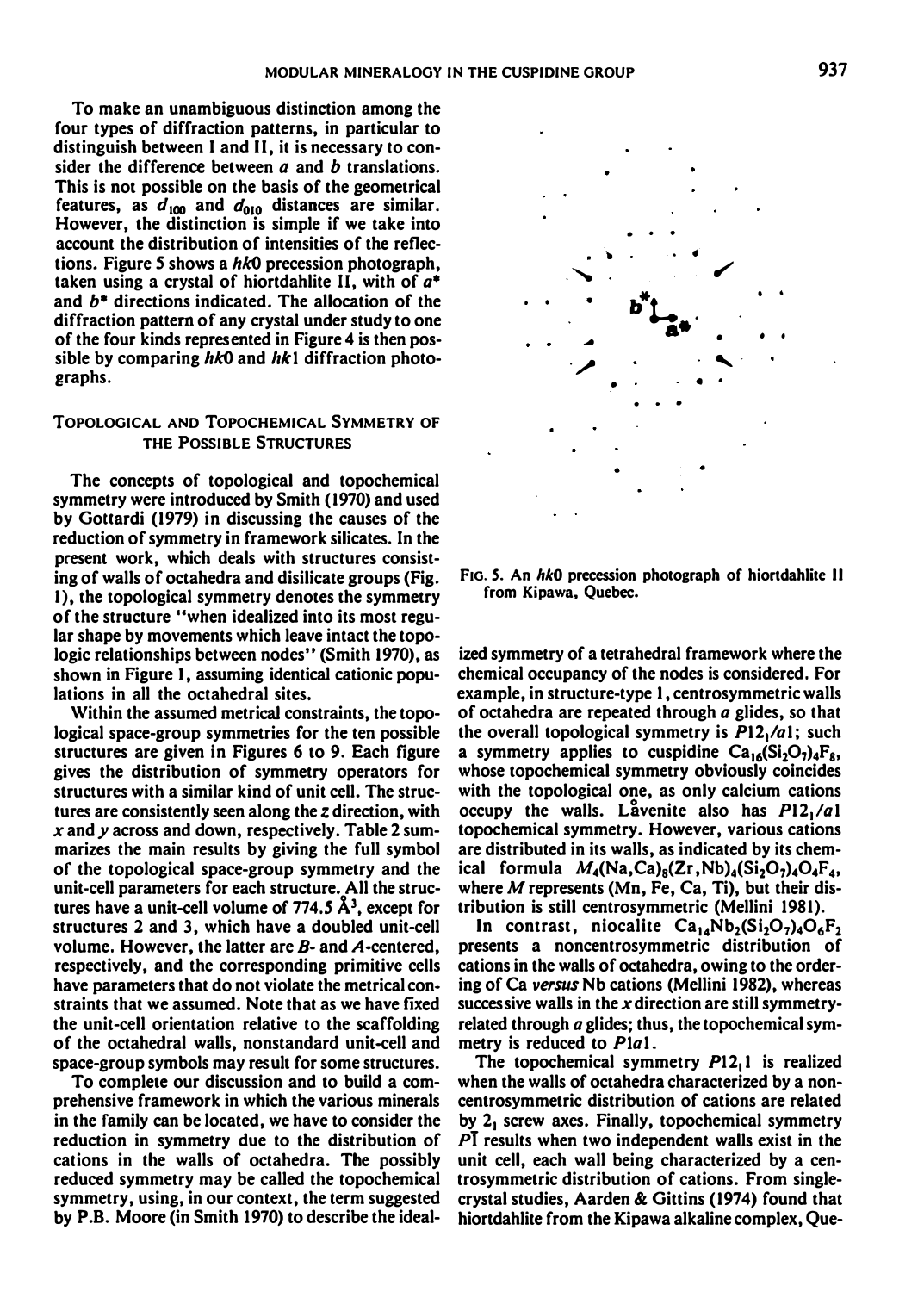

FIG. 6. Structures with cell type I, namely structures 1, 2 and S in Table I.

bee, has triclinic symmetry and unit-cell parameters corresponding to those we have derived for a unit cell of type I. A structural study of the phase confirmed that it has type-1 structure, with topochemical symmetry PI (Merlino & Perchiazzi 1987).

The decrease in symmetry due to the ordering of cations in the walls may lead to a doubling of the  $c$  translation. This happens in janhaugite  $(Na,Ca)_{12}(Mn,Fe)_{12}(Ti,Zr,Nb)_{8}(Si_2O_7)_{8}O_8(OH,F)_{8}$ Its structure (Annehed et al. 1985) has the same



FIG. 7. Structures with cell type II, namely structures 8 and 9 in Table 1.

topology as structure-type I; however, the centrosymmetric walls of octahedra consist of central columns of alternating Mn and Na polyhedra, and lateral columns characterized by the sequence Na-Ti-Mn-Ti-Na.... with a translation period every fifth polyhedron. The walls are related to each other in the x direction through  $n$  glides. The overall topochemical symmetry is  $P12_1/n1$ , with  $c' = 2c$ . We may easily sketch other possible structures in which walls of octahedra, with a doubled  $c$  axis, fit in with  $Si<sub>2</sub>O<sub>2</sub>$  groups according to structure-type 1, to result in topochemical symmetries  $P12/a1$ ,  $P\overline{1}$ , Plnl, Pial.

# CRYSTAL CHEMISTRY OF THE CUSPIDINE-LAVENITE **GROUP**

The enumeration of the possible structure-types and the corresponding topological symmetries obtained by combining the two basic modules, the walls of octahedra and the disilicate groups, together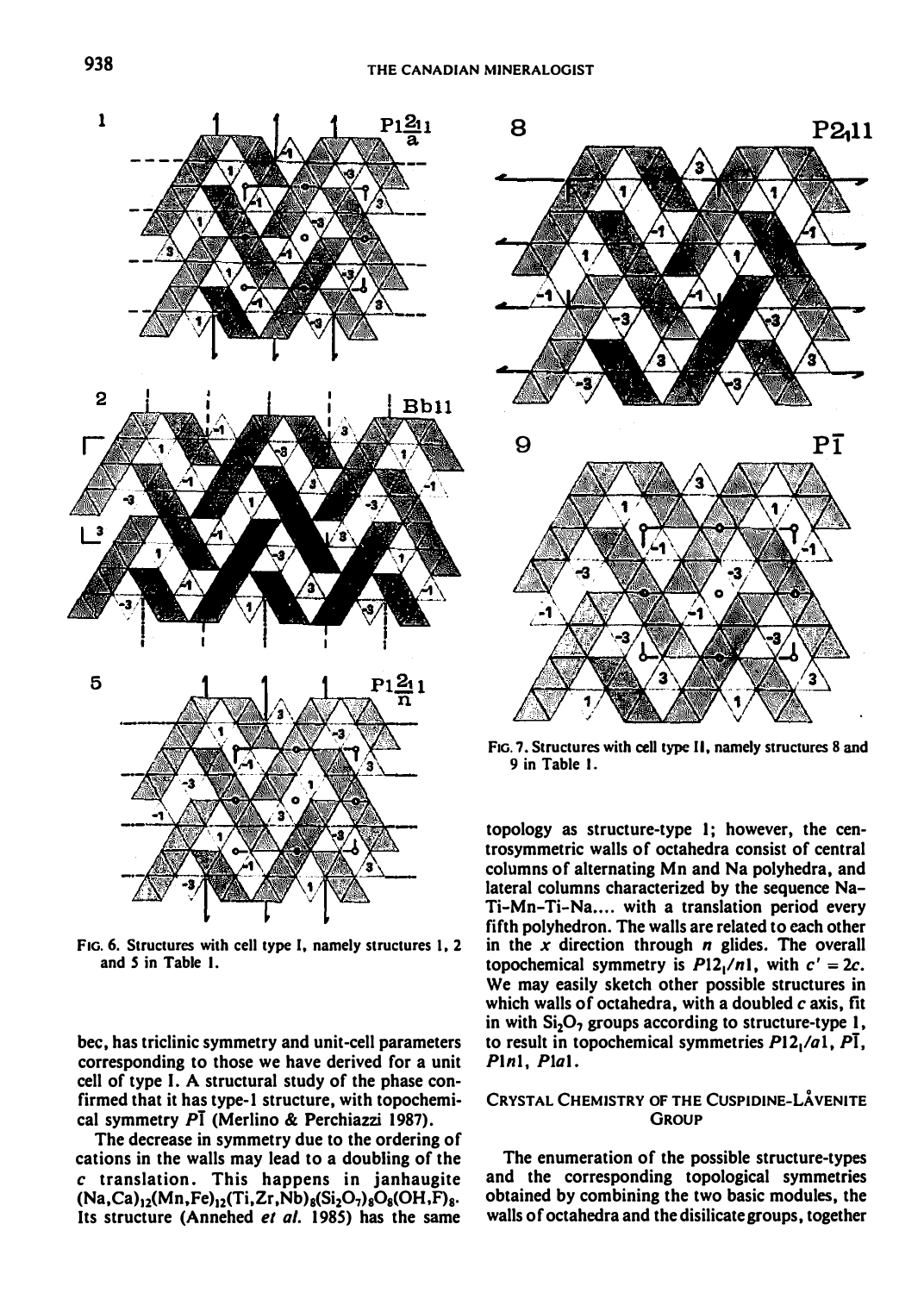

FIG. 8. Structures with cell type Ill, namely structures 6, 7, 10 in Table I.

with the generation of the relative topochemical symmetries due to the ordering of the octahedral cations, provide the framework in which the various mineral phases of the cuspidine family may be conveniently classified. Such a classification has not only a



FIG. 9. Structures with cell type IV, namely structures 3 and 4 in Table I.

descriptive power, in showing the structural relationships among the various minerals, but can also be used to make inferences about possible solutions of as yet unknown structures. However, before we apply the concepts just derived to obtain structural information about actual minerals, some basic crystal-chemical features should be considered.

A number of octahedrally coordinated cations, largely different in ionic radius and charge, may be located in the walls. Consider the list of those cations found in appreciable quantities in the known minerals of this family:  $Na^+$ ,  $Ca^{2+}$ ,  $Y^{3+}$ ,  $Mn^{2+}$ ,  $Fe<sup>2+</sup>, Ti<sup>4+</sup>, Mg<sup>2+</sup>, Zr<sup>4+</sup>, Nb<sup>5+</sup>, Hf<sup>4+</sup>$  and rare-earth cations. Two main factors to be taken into account are the dimensions of the coordination polyhedra, largely dependent on the radius of the guest cations, and the repulsive interactions, largely dependent on the charges of the cations located in adjacent sites. These factors give rise to the two following rules, which control the distribution of cations in the walls: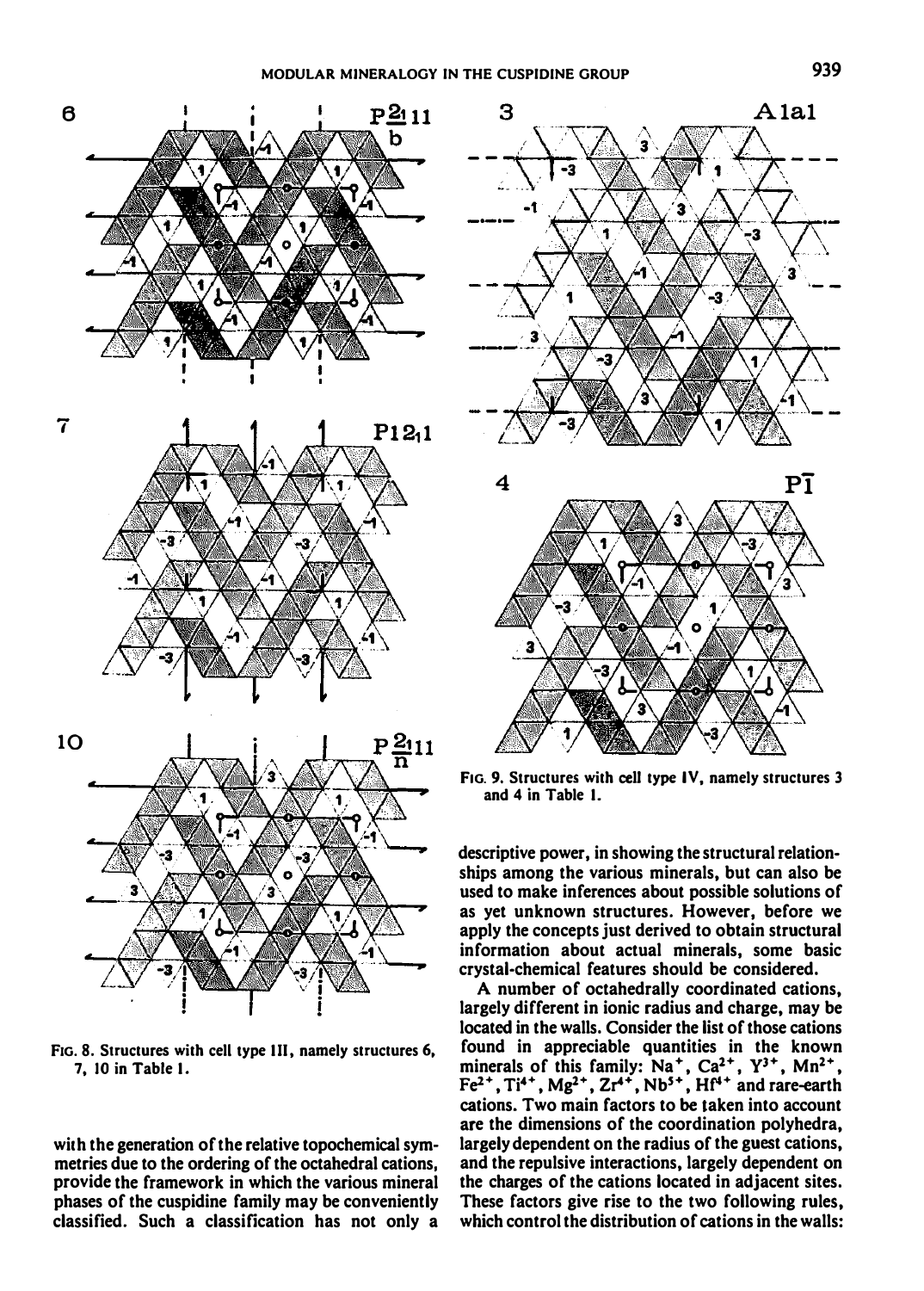TABLE 2. UNIT-CELL DIMENSIONS, TOPOLOGICAL SYMMETRIES AND NATURAL REPRESENTATIVES FOR THE VARIOUS POSSIBlE STRUCTURAL TYPES

| Type of<br>unit cell | <b>Structures</b> | Cell<br>Topological<br><b>Natural phases</b><br>symmetry<br>parameters                                                                                                                                                                                            |
|----------------------|-------------------|-------------------------------------------------------------------------------------------------------------------------------------------------------------------------------------------------------------------------------------------------------------------|
| 1                    | ۱۱<br>5 J         | Cuspidine (Pl2 <sub>l</sub> /al)<br>Lavenite (Pl21/al)<br>10.93 A (P121/61<br><b>Niocalite (Plai)</b><br>. .<br>Hlortdahllte II (PĪ)<br>10.3<br>ь.<br>Janhaugite (Pl21/nl.<br>7.3<br>c.<br>$\beta$ - 109.5 $^{\circ}$<br>c'•̃2c)                                  |
|                      | 2                 | PI21/n1<br>Å<br>20.6<br>$\bullet$<br>å<br>Bb11<br>10.3<br>ь<br>$\bullet$<br>7.3<br>c<br>$\bullet$<br>90.O*<br>α.                                                                                                                                                  |
| $\mathbf{u}$         | ß                 | Wählerite {P2 <sub>1</sub> 11} <sup>1}</sup><br>$P2_111$<br>10.3 A<br>. .<br>10.93<br>ь.<br>7.3<br>$\mathbf{c}$ .<br>a = 109.5°                                                                                                                                   |
|                      | 9                 | 10.3 Å PĪ<br>ð<br>10.93<br>d<br>$\bullet$<br>7.3<br>c<br>$\blacksquare$<br>a = 109.5°<br>β.<br>$90.0^{\circ}$<br>7 -<br>90.0"                                                                                                                                     |
| $\mathbf{m}$         | 61<br>10 J<br>7   | Baghdadite (P2 <sub>1</sub> /bll) <sup>2)</sup><br>10.3<br>(P2 <sub>1</sub> /b11<br>A<br>Phase from Burpala <sup>3)</sup><br>10.3<br>ь<br>$(PZ_1/b11)$<br>7.3<br>Ċ<br>$\bullet$<br>P2 <sub>1</sub> /n11<br>90.O*<br>۰ ه<br>10.3 A<br>P1211<br>â<br>$\blacksquare$ |
|                      |                   | 10.3<br>b<br>$\bullet$<br>7.3<br>c<br>β<br>90.O°<br>$\bullet$                                                                                                                                                                                                     |
| I٧                   | 3                 | Alal<br>10-93 A<br>٠<br>a<br>20.6<br>ь<br>$\bullet$<br>7.3<br>c<br>٠<br>$\beta$ = 109.5°                                                                                                                                                                          |
|                      | 4                 | 10.93 A PĪ<br>Hiortdahlite [ (PI)<br>a<br>10.93<br>ь<br>$\bullet$<br>7.3<br>c.<br>a = 109.5°<br>$\beta$ = 109.5°<br>$03.4^{\circ}$<br>7 -                                                                                                                         |

- 1) Unit-cell parameters in a standard orientation (transformation natrix: 010/100/0011 are as follows: a • 10.823, b • 10.244, c • 7.290 Å, β = 109.0°, space group P12<sub>1</sub>1 (Mellini & Merlino 1979).
- 2) Unit-cell parameters in a standard orientation (transformation matrix: 010/100/001) are as follows: a = 10.42, b = 10.16, c • 7.36 Å, β• 91.1°, space group Pl2<sub>l</sub>/al (Al-Herœzi et al. 19851.
- 3) Unit-cell parameters in a standard orientation (transformation matrix: 010/100/001) are as follows: a • 10.12, b • 10.45, c • 7.26 Å, β = 90.04°, space group Pl2<sub>l</sub>/al (Merlino & Perchlazzi, in prep.1.

I) The diorthosilicate groups do not link to the edges of polyhedra occupied by small cations, such as  $Ti<sup>4+</sup>$ , Nb<sup>5+</sup> and  $Zr<sup>4+</sup>$ ; instead they link to polyhedra occupied by large cations, such as  $Ca<sup>2+</sup>$  and Na<sup>+</sup>. There is little misfit between the length of an edge of a polyhedron hosting  $Na<sup>+</sup>$  or  $Ca<sup>2+</sup>$  and the height of the  $Si<sub>2</sub>O<sub>7</sub>$  group, namely the distance between the two parallel basal faces  $(4.1 \text{ Å})$ , whereas a large misfit would arise for a polyhedron hosting small-radius cations as  $Ti^{4+}$  and  $Nb^{5+}$ . It is well known that simply on the basis of the dimensional match between  $Si<sub>2</sub>O<sub>7</sub>$  groups and calcium-oxygen polyhedra, Belov (1961) built up the whole second "chapter" on the crystal chemistry of silicates. The rule is strictly obeyed by all the known structures of this family. It was the apparent exceptions to the rule that prompted Mellini & Merlino (1979) and Mellini ( 1982) to re-examine the crystal structure of wohlerite and niocalite, respectively. These authors corrected errors in the previous structural studies and showed that the cation distribution in wohlerite and niocalite is in perfect agreement with the abovementioned crystal-chemical rule.

2) In accordance with Pauling's fourth rule (Pauling 1929), high-charge cations are distributed in the walls so as to avoid edge-sharing between the polyhedra they occupy. This rule is more strictly observed the higher the charge and the smaller the radius of the cations involved, from  $Y^{3+}$  to  $Zr^{4+}$ ,  $Ti^{4+}$  and, finally,  $Nb^{5+}$  .

On the basis of the whole complex of crystallographic and crystal-chemical considerations just developed, we present and discuss the results of Table 2. Listed there are all the known minerals in the cuspidine group, their distribution amongst the various structural types, and for each phase its topochemical symmetry, which results from the ordering of the cations in the walls. Reported in this table are the mineral phases already discussed in the preceding section, namely cuspidine, l&venite, niocalite, hiortdahlite II and janhaugite, characterized by unit cells of type I, as well as wohlerite, with a unit cell of type II, baghdadite and a natural phase from Burpala, USSR, both with a unit cell of type III, and finally hiortdahlite I, with a unit cell of type IV.

The crystal structure of wohlerite was determined by Shibayeva & Belov (1962); their results were later amended and refined by Mellini & Merlino (1979), who found that wöhlerite  $Na_4Ca_8Zr_2(Nb, Ti)_2$  $(Si<sub>2</sub>O<sub>7</sub>)<sub>4</sub>O<sub>4</sub>F<sub>2</sub>(O, F)$ , has a unit cell of type II and a crystal structure of type 8, according to our scheme, with a 10.823, b 10.244, c 7.290 Å,  $\beta$  109.00°, space group  $P[2,1]$ , with a and b axes interchanged relative to the orientation assumed in the present work.

The actual structure of wohlerite satisfactorily cor· responds to one of the ten possibilities in our scheme. As was stated previously, the important feature of the present scheme of classification is its capability of predicting correct structural arrangements. This capability was successfully tested with hiortdahlite I, hiortdahlite II, and the mineral from Burpala (Merlino & Perchiazzi, in prep.). We shall use these minerals to illustrate the application of the structural classification introduced here to determine unknown structures.

X-ray crystallographic investigations on hiortdahlite crystals from Langesundfjord, Norway, and from Jingera, Australia (Eggleton et al. 1979) indicate a unit cell of type IV; therefore two structure-types are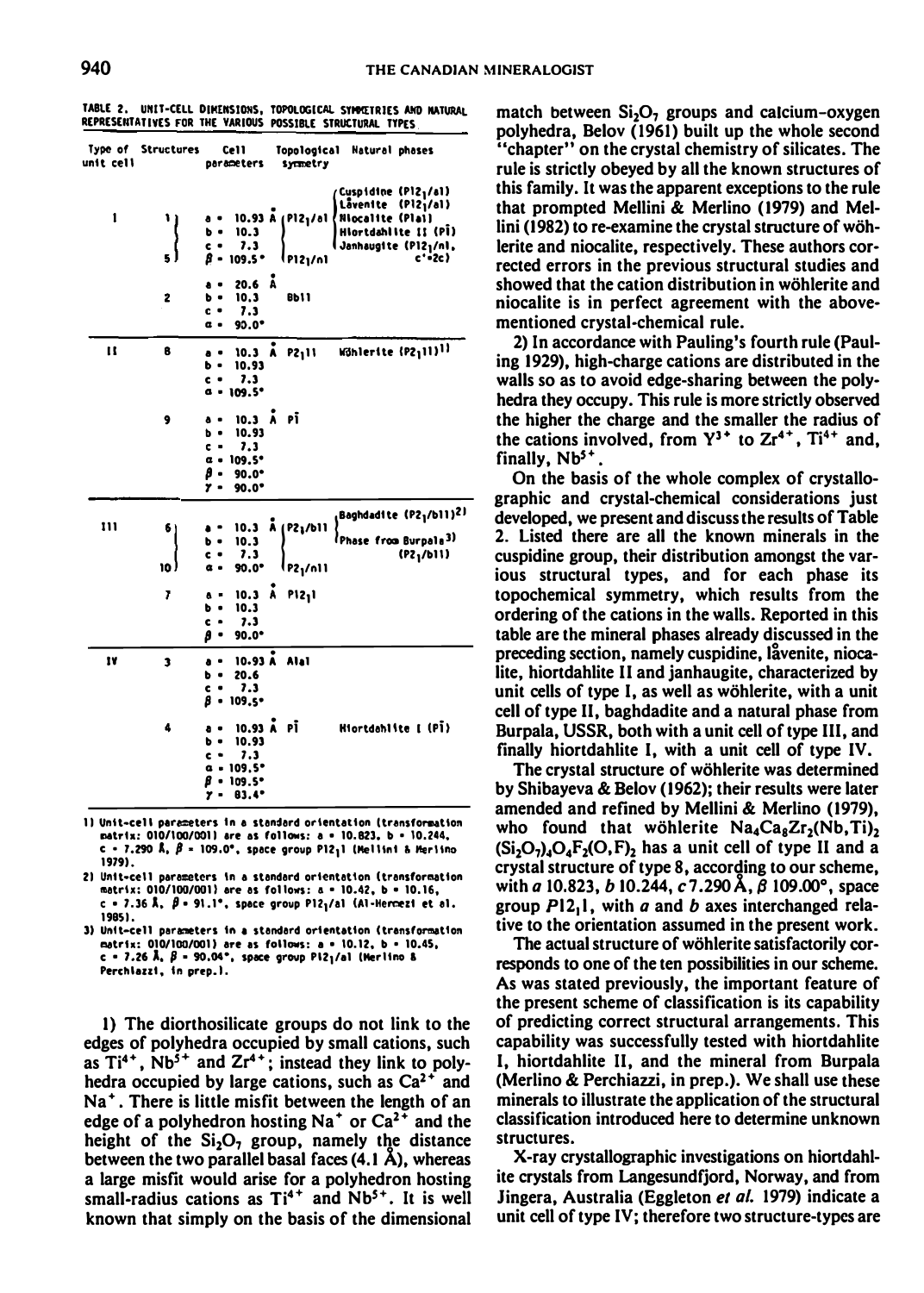possible: type 3, monoclinic A 1a1, and type 4, triclinic PI. The diffraction-pattern symmetry and the distribution of the normalized structure-factors indicated space-group symmetry  $P\bar{I}$ , with measured unit-cell parameters *a* 11.015, *b* 10.941, *c* 7.353 Å,  $\alpha$  109.35°,  $\beta$  109.88°,  $\gamma$  83.43°. This indication excludes, for hiortdahlite I, not only the topological symmetry  $A$  lal, but also any possible topochemical symmetry obtained as a subgroup of A 1al. Consequently, structure-type 4 was assumed to be the correct starting model in the structure determination. Results of a refinement by Merlino & Perchiazzi (1985)  $(R = 0.058$  for 2910 reflections) fully confirmed these assumptions and indicated the crystalchemical formula  $(Na, Ca)<sub>4</sub>Ca<sub>8</sub>Zr<sub>2</sub>M<sub>2</sub>(Si<sub>2</sub>O<sub>7</sub>)<sub>4</sub>$  $O_2F_4(O,F)$ , where M represents a mixing site, host $z_2$ ,  $z_3$ ,  $z_4$ ,  $z_5$ ,  $z_6$ ,  $z_7$ ,  $z_8$ ,  $z_7$ ,  $z_8$ ,  $z_7$ ,  $z_8$ ,  $z_7$ ,  $z_8$ ,  $z_7$ ,  $z_8$ ,  $z_7$ ,  $z_8$ ,  $z_7$ ,  $z_8$ ,  $z_7$ ,  $z_8$ ,  $z_7$ ,  $z_8$ ,  $z_7$ ,  $z_8$ ,  $z_7$ ,  $z_8$ ,  $z_9$ ,  $z_9$ ,  $z_9$ ,  $z_9$ ,  $z_9$ charge of three.

Hiortdahlite crystals from the Kipawa complex, Quebec, show a unit cell of the type I; they therefore were assigned to a different species (Merlino & Perchiazzi 1987), conveniently defined as hiortdahlite II. As in the preceding case, the measured parameters, diffraction symmetry, and distribution of normalized structure-factors indicate the spacegroup symmetry  $\overline{PI}$ . Inspection of Table 2 shows that PI may represent the reduced topochemical symmetry of both  $P12<sub>1</sub>/a1$ , structure-type 1, and  $P12_1/n1$ , structure-type 5. To make a correct choice, we take advantage of the crystal-chemical rules previously introduced.

The chemical composition of hiortdahlite II  $Na<sub>3.3</sub>Ca<sub>7.87</sub>Zr<sub>2</sub>(Y<sub>0.46</sub>Zr<sub>0.31</sub>Ti<sub>0.06</sub>RE<sub>0.19</sub>Nb<sub>0.06</sub>Mn<sub>0.06</sub>$  $Fe_{0.05}Mg_{0.03}$ <sub>21.22</sub>(Si<sub>2</sub>O<sub>7</sub>)<sub>4</sub>(OH)<sub>0.7</sub>O<sub>0.96</sub>F<sub>5.26</sub> indicates that four sites contain small-radius, high-charge cations in the unit cell. Within a structural scheme of type 5, these cations cannot distribute themselves in the walls so as to satisfy both crystal-chemical rules; on the contrary, a structural scheme of type 1 enables a satisfactory distribution. The choice was easily tested, and its correctness confirmed through a complete structural study by Merlino & Perchiazzi (1987)  $(R = 0.069$  for 1793 reflections).

The last opportunity to make use of the predictive power of our model came up during a crystallographic and structural study of crystals of what seems to be yet another member of the cuspidine family. The crystals were found in a sample from Burpala (USSR) kindly donated by Prof. A.P. Khomyakov of IMGRE, Moscow. Various crystals were examined: their diffraction patterns can be interpreted as the superposition of two distinct reciprocal lattices, one corresponding to twinned lavenite domains and the other to domains with a type-Ill unit cell, the proportions of the two domains being different in the various crystals. Eventually some crystals were found that are free of lavenite domains, thus constituting pure representatives of another phase in this

family of minerals. The unit-cell parameters, a 10.455, b 10.117, c 7.256 Å,  $\alpha$  90.04°, and the spacegroup symmetry  $P2<sub>1</sub>/b11$ , unambiguously indicate the type-6 structure for this phase. The structure determination and refinement fully confirmed the theoretical conclusions (Merlino & Perchiazzi, in prep.). Baghdadite (Al-Hermezi et al. 1986) is most probably isostructural with the phase from Burpala, differing from it in chemical composition and unitcell dimensions.

### DISORDER IN THE MINERALS OF THE CUSPIDINE GROUP

The common structural feature in all members is the infinite frame built up by the interconnection of the walls of octahedra; the disilicate groups are linked to this frame in several ways, all of which are geometrically different but energetically nearly equivalent, giving rise to the different types of structure (Table 2, Figs. 6-9). Therefore, it is understandable that disorder phenomena of various kinds, stacking faults, microtwinning, and domain structures can appear. Some of these manifestations were previously mentioned; for example, we hinted at the presence in the same crystal of domains with a lavenite-type structure together with domains having a type-6 structure. Comparison of the two different structure-types shows that both are built up of equivalent layers. In the first one, type I (Fig. 6), the layers succeed each other in a direction normal to the (100) plane, with disilicate groups at  $\frac{1}{8}$ ,  $- \frac{1}{8}$ ,  $-$  %,  $-$  %,....; whereas in the second one, type 6 (Fig. 8), the succeeding layers have disilicate groups at  $\frac{1}{2}$  and  $-$  %. Pairs of adjacent layers in either of these cases are geometrically equivalent. Therefore, we are dealing with two members of a family of infinite possible OD structures (Dornberger-Schiff 1956, 1964, 1966); moreover they are the two members of maximum degree of order, *i.e.*, MDO members, according to the terminology used in OD theory.

Similar structural considerations may easily explain the common twinning in crystals of this group. On this basis, the twinning in niocalite was discussed and documented through HRTEM images by Mellini (1982). It is possible that similar polysynthetic twinning characterizes the structure of the socalled orthorhombic lavenite (Portnov et al. 1966), as suggested by Nickel (1966).

It was the observed coexistence of different domains in guarinite crystals that gave us the stimulus for this work. The X-ray-diffraction patterns obtained from crystals of guarinite can be interpreted, on the basis of the present results, as the superposition of reciprocal lattices I, II and IV (Fig. 4): evidence for the presence of one, two, or three types of lattices was shown by different crystals. Fur-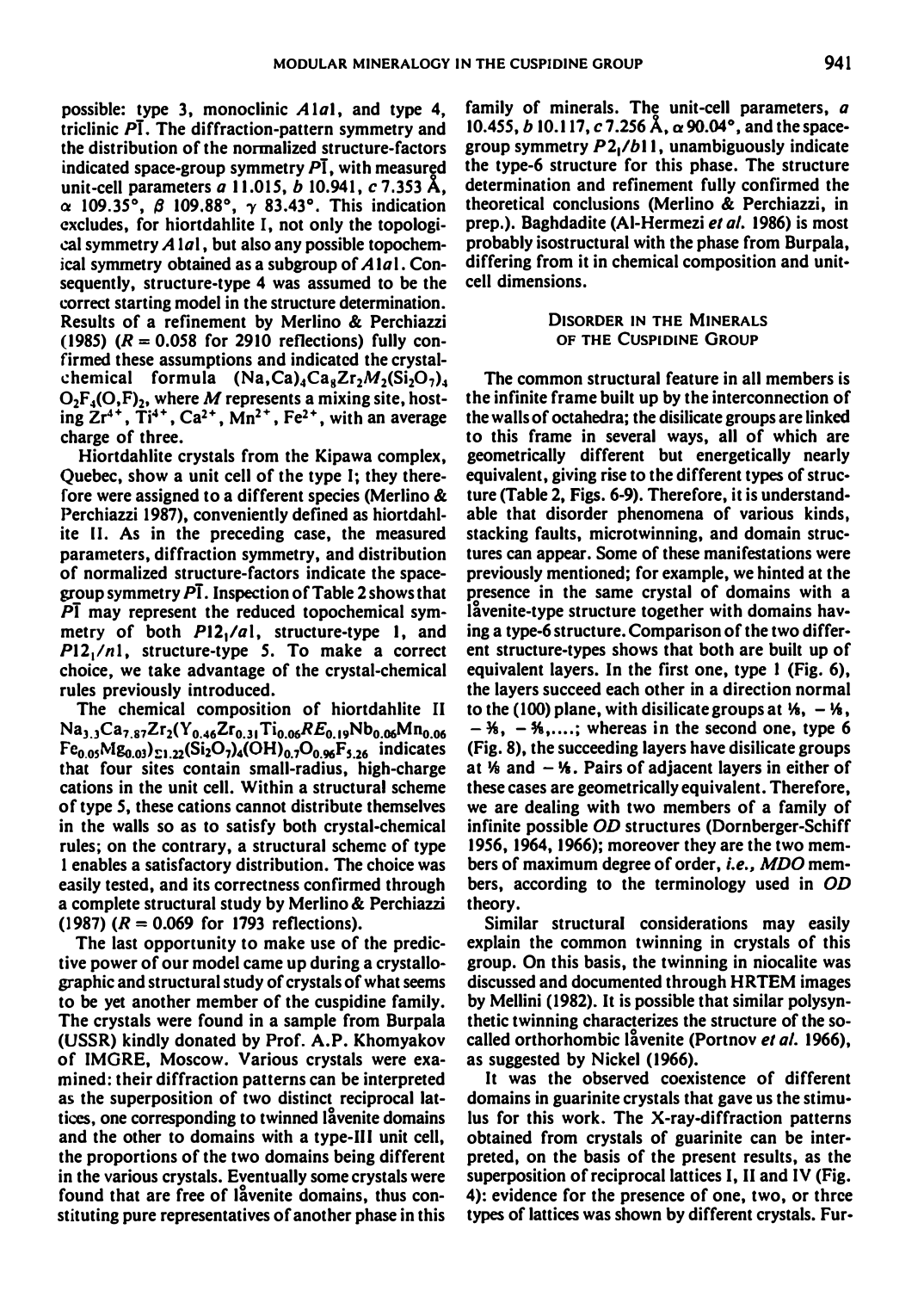ther X-ray crystallographic and HRTEM microscopy studies are necessary to identify structural types of the different domains and to obtain a complete understanding of the real structures of guarinite crystals.

## BORATES WITH THE SAME OCTAHEDRAL FRAMEWORK

The "octahedral" frame, which is the constant feature in all the structures of this family, appears also in a group of natural and synthetic borate phases, whose structural relationship to the cuspidine family was first indicated by Mamedov & Belov (1964). On the basis of geometrical similarities, those authors proposed structural analogies between diorthosilicates and oxyborates: the disilicate group  $Si<sub>2</sub>O<sub>2</sub>$  is substituted by two parallel BO<sub>3</sub> groups, with the loss of the bridging oxygen atom; schematically,  $(Si_2O_7)^{6}$  is replaced by  $(B_2O_6)^{6}$ . Table 3 reports the chemical composition and cell parameters of five oxyborates, four corresponding to synthetic phases and the last to the mineral warwickitc, all of which are built up of walls of octahedra similar to those found in the cuspidine family and similarly assembled. The framework is completed, in all those phases, by trigonal  $BO<sub>3</sub>$  groups, which provide a further linking to the walls of octahedra (Takeuchi et al. 1950, Moore & Araki 1974, Venkatakrishnan & Buerger 1972). The data in Table 3 point out the relevant differences between oxyborates and disilicate phases:

1) The  $a$  and  $b$  unit-cell parameters in oxyborates are shorter than the corresponding parameters in the minerals of the cuspidine family; the sides of the  $BO<sub>3</sub>$  triangles are appreciably shorter than the edges of the  $SiO<sub>4</sub>$  tetrahedra, the BO<sub>3</sub> sides and  $SiO<sub>4</sub>$  edges having the largest influence on the lengths of  $a$  and b unit-cell parameters of oxyborates and disilicates, respectively.

2) The small  $BO_3$  triangles may correctly fit an octahedral frame built up of smaller octahedra than those that build up the walls in the minerals of the

|  |                 | TABLE 3. CHEMICAL COMPOSITION AND UNIT-CELL PARAMETERS OF |  |  |
|--|-----------------|-----------------------------------------------------------|--|--|
|  | SOME OXYBORATES |                                                           |  |  |

|  |                                                                                                                  |  | $\overline{\phantom{a}}$ | <b>References</b> |
|--|------------------------------------------------------------------------------------------------------------------|--|--------------------------|-------------------|
|  | $Mg_2$ Fe <sub>2</sub> <sup>3</sup> (B <sub>2</sub> O <sub>6</sub> )O <sub>2</sub> 9.427 9.25B 3.104 A           |  |                          | (1)               |
|  | $Fe^{2+}Fe^{3+} (B_9O_6)O_9$ 9.468 9.243 3.158 Å                                                                 |  |                          | (1)               |
|  | N1 <sub>2</sub> Fe <sub>2</sub> <sup>3+</sup> (8 <sub>2</sub> 0 <sub>6</sub> )0 <sub>6</sub> 9.351 9.141 3.047 Å |  |                          | (1)               |
|  | Co <sub>2</sub> Fe <sub>2</sub> <sup>3+</sup> (B <sub>2</sub> O <sub>6</sub> )0 <sub>2</sub> 9.395 9.234 3.125 Å |  |                          | (2)               |
|  | Mg <sub>2</sub> Ti (8 <sub>2</sub> 0 <sub>6</sub> )0 <sub>2</sub> 9.358 9.197 3.085 Å                            |  |                          | (3)               |

(11 Bertaut (19501.

(21 Venkatakrishnan & Buerg er 119121.

(3) Moore & Araki (1974).

cuspidine family. This fact explains why the chemistry of the oxyborates is quite different from that of the structurally analogous disilicates, having relatively small cations such as  $Mg^{2+}$ ,  $Fe^{2+}$ ,  $Co^{2+}$ , .... instead of  $Ca^{2+}$ , Na<sup>+</sup>,  $Zr^{4+}$ .... in the walls.

3) The  $(S_iQ_7)^6$  for  $(B_2O_6)^6$  substitution results in each Si  $\overline{O}$  Si  $\overline{O}$  Si  $\overline{O}$  Si.... sequence in the [001] direction being substituted by  $B \Box B \Box B \Box ...$ which halves the c period of the oxyborates, a halving which, as previously mentioned, appears only as a pseudosymmetry in the diorthosilicates.

4) The Si O Si  $\Box$  Si O Si  $\Box$ .... sequences in the various positions  $A, B, \ldots$  (Fig. 1) may present the bridging oxygen atoms at different heights, and we have shown that, within fixed metrical constraints, ten distinct possibilities may be found (Table 2, Figs. 6-9). In contrast, in oxyborates, the  $B \square B \square B \square$ B.... sequences are strictly similar to each other, and only one structure, with topological space-group symmetry Pbnm, is possible.

### ACKNOWLEDGEMENTS

The authors thank both referees, John L. Jambor and Robert F. Martin for their useful comments and suggestions and careful editorial scrutiny. The financial support of Ministero della Pubblica Istruzione (MPI 1985 grants to S. Merlino) is kindly acknowledged.

#### **REFERENCES**

- AARDEN, H.J. & GITTINS, J. (1974): Hiortdahlite from Kipawa River, Villedieu Township, Temiscaming<br>County, Quebec, Canada. *Can. Mineral.* 12, 241-247.
- AL.HERMEZJ, H.M., McKIE, D. & HALL, A.J. (1986): Baghdadite, a new calcium zirconium silicate mineral from Iraq. Mineral. Mag. SO, 119-123.
- ANNEHED, H., FALTH, L. & RAADE, G. (198S): The crystal structure of janhaugite, a sorosilicate of the cuspidine family. Neues Jahrb. Mineral. Monatsh., 7-18.
- BELOV, N.V. (1961): Crystal Chemistry of Large Cation Silicates. Consultants Bureau, New York.
- BERTAUT, E.F. (1950): Structures des boroferrites. Acta Cryst. 3, 473-474 .
- DoRNBERGER-SCHIFF, K. (19S6): On order-disorder structures (OD-structures). Acta Cryst. 9, 593-601.
- \_\_ (1964): Grundzuge einer Theorie der OD strukturen aus Schichten. Abh. Deutsch. Akad. Wiss. Berlin, Kl. Chem. Geol. Biol. 3.
- \_\_ (1966): Lehrgang iiber OD Strukturen. Akademie Verlag, Berlin.